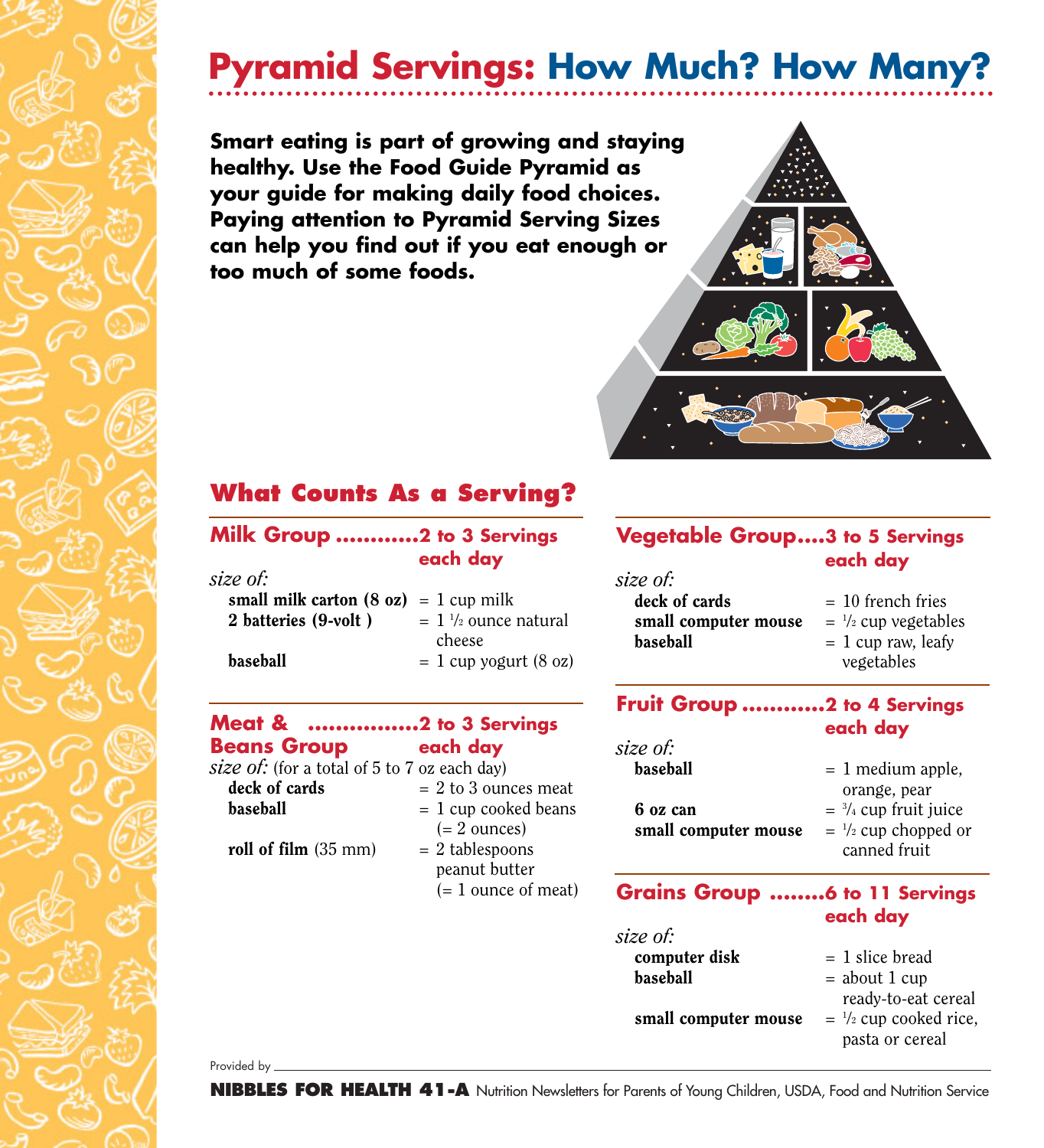## **How many Pyramid Servings do** *YOU* **need each day?**

|                              | Most women<br><b>Children</b><br>(ages $2-6$ ) | <b>Active women</b><br>Older children<br>Teen girls<br>Most men | <b>Teen boys</b><br><b>Active men</b> |
|------------------------------|------------------------------------------------|-----------------------------------------------------------------|---------------------------------------|
| <b>Food Groups</b>           | fewest servings                                |                                                                 | most servings                         |
| <b>Daily Servings Needed</b> |                                                |                                                                 |                                       |
| <b>Milk</b>                  | $2 \text{ or } 3^*$                            | $2 \text{ or } 3^*$                                             | $2 \text{ or } 3^*$                   |
| Meat & Beans                 | 2                                              | $\overline{2}$                                                  | 3                                     |
| Vegetable                    | 3                                              | 4                                                               | 5                                     |
| Fruit                        | $\overline{2}$                                 | 3                                                               | 4                                     |
| Grains                       | 6                                              | 9                                                               | 11                                    |
| <b>Total Calories</b>        | 1,600                                          | 2,200                                                           | 2,800                                 |
| each day                     | Calories                                       | Calories                                                        | Calories                              |

\*Adults (age 50 and over), and Children and Teens (ages 9 to 18) need 3 servings from the Milk Group each day.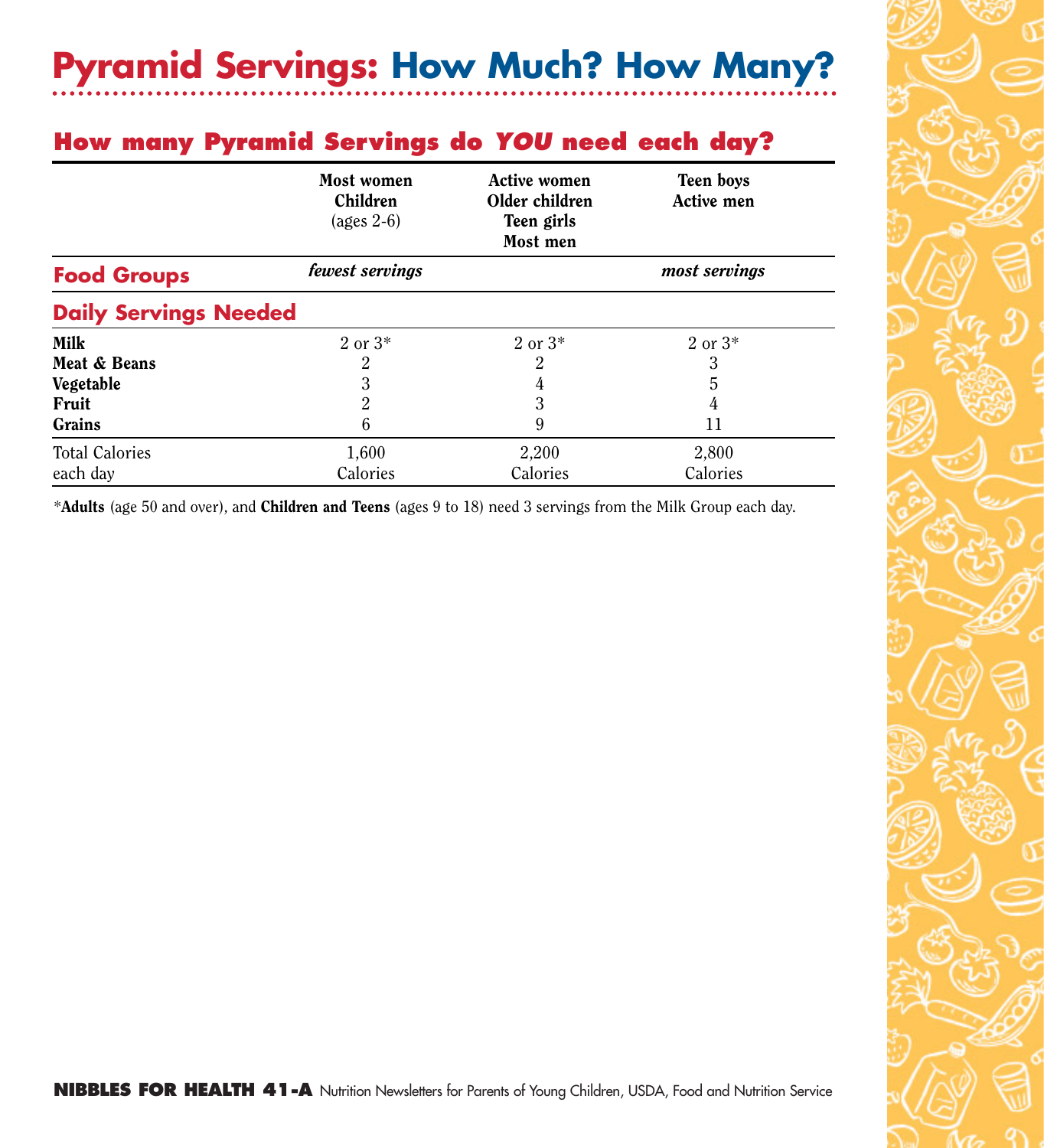# **How Much Do You Eat?**

**…When you shop, eat out, or enjoy food at home, estimate how much you eat. Use these shapes as your way to remember the size of Pyramid Servings.**



### **baseball**

- = 1 cup leafy, raw vegetables
- = 1 medium apple, orange, or pear
- $=$  about 1 cup ready-to-eat cereal
- $= 1$  cup yogurt
- = 1 cup cooked, dry beans



#### **small computer mouse**

- $=$   $\frac{1}{2}$  cup cooked vegetables
- $=$   $\frac{1}{2}$  cup chopped or canned fruit
- $=$   $\frac{1}{2}$  cup cooked cereal, rice,
- or pasta

**deck of cards** 

- $= 2$  to 3 ounces of meat, poultry, fish
- = 10 french fries

**Here are actual size outlines of different items.**

Provided by